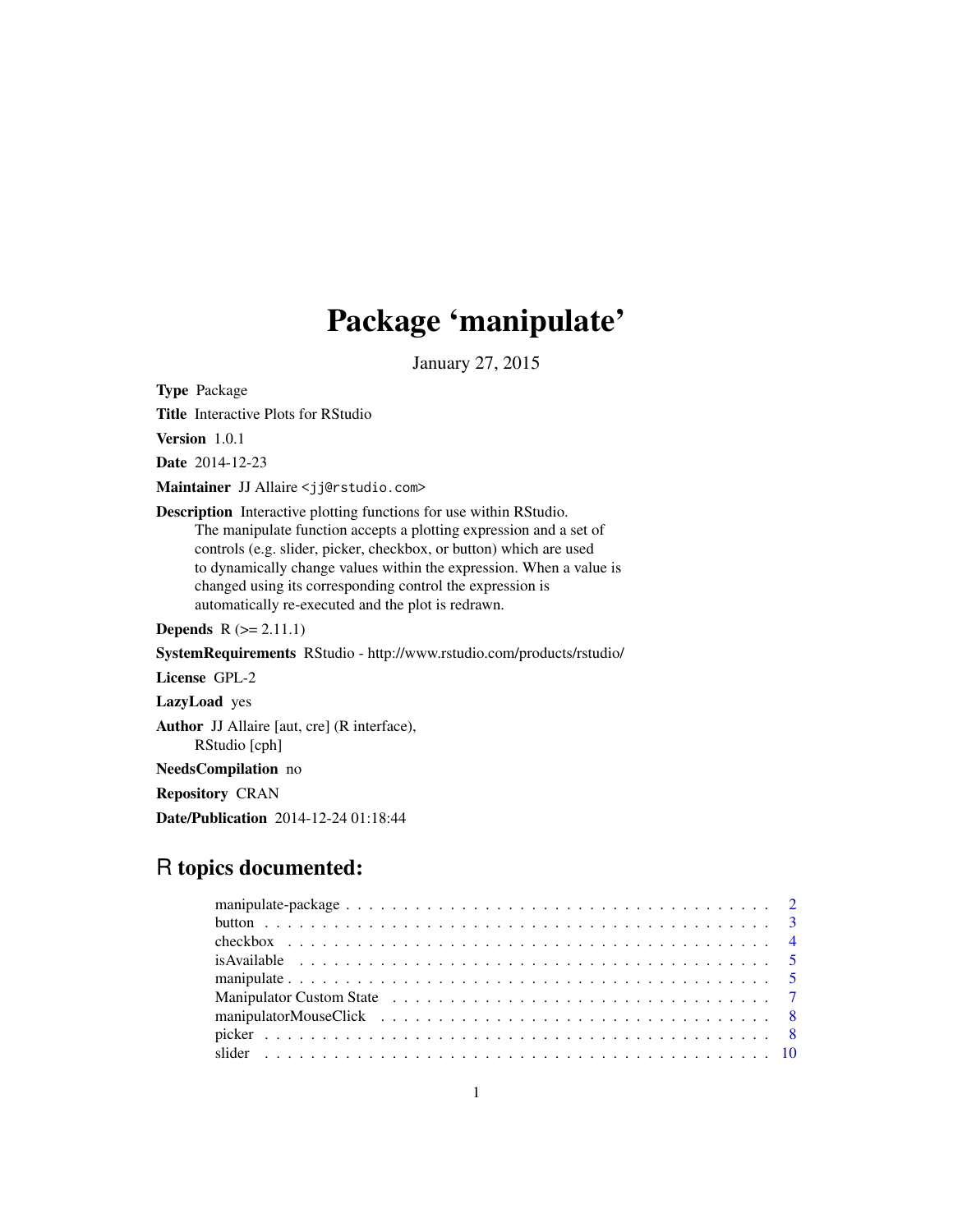#### <span id="page-1-0"></span>**Index** [12](#page-11-0)

manipulate-package *Interactive Plots for RStudio*

#### **Description**

Interactive plotting functions for use within RStudio.

## Details

The [manipulate](#page-4-1) function accepts a plotting expression and a set of controls (e.g. [slider](#page-9-1), [picker](#page-7-1), [checkbox](#page-3-1), or [button](#page-2-1)) which are used to dynamically change values within the expression. When a value is changed using its corresponding control the expression is automatically re-executed and the plot is redrawn.

For example, to create a plot that enables manipulation of a parameter using a slider control you could use syntax like this:

```
manipulate(plot(1:x), x = slider(1, 10))
```
After this code is executed the plot is drawn using an initial value of 1 for x. A manipulator panel is also opened adjacent to the plot which contains a slider control used to change the value of x from 1 to 10.

## Examples

## Not run:

```
## Create a plot with a manipulator
manipulate(plot(1:x), x = slide(5, 10))## Using more than one slider
manipulate(
 plot(cars, xlim=c(x.min,x.max)),
 x.min=slider(0,15),
 x.max=slider(15,30))
## Filtering data with a picker
manipulate(
 barplot(as.matrix(longley[,factor]),
          beside = TRUE, main = factor,
 factor = picker("GNP", "Unemployed", "Employed"))
## Create a picker with labels
manipulate(
 plot(pressure, type = type),
 type = picker("points" = "p", "line" = "l", "step" = "s"))
## Toggle boxplot outlier display using checkbox
manipulate(
 boxplot(Freq \sim Class, data = Titanic, outline = outline),
```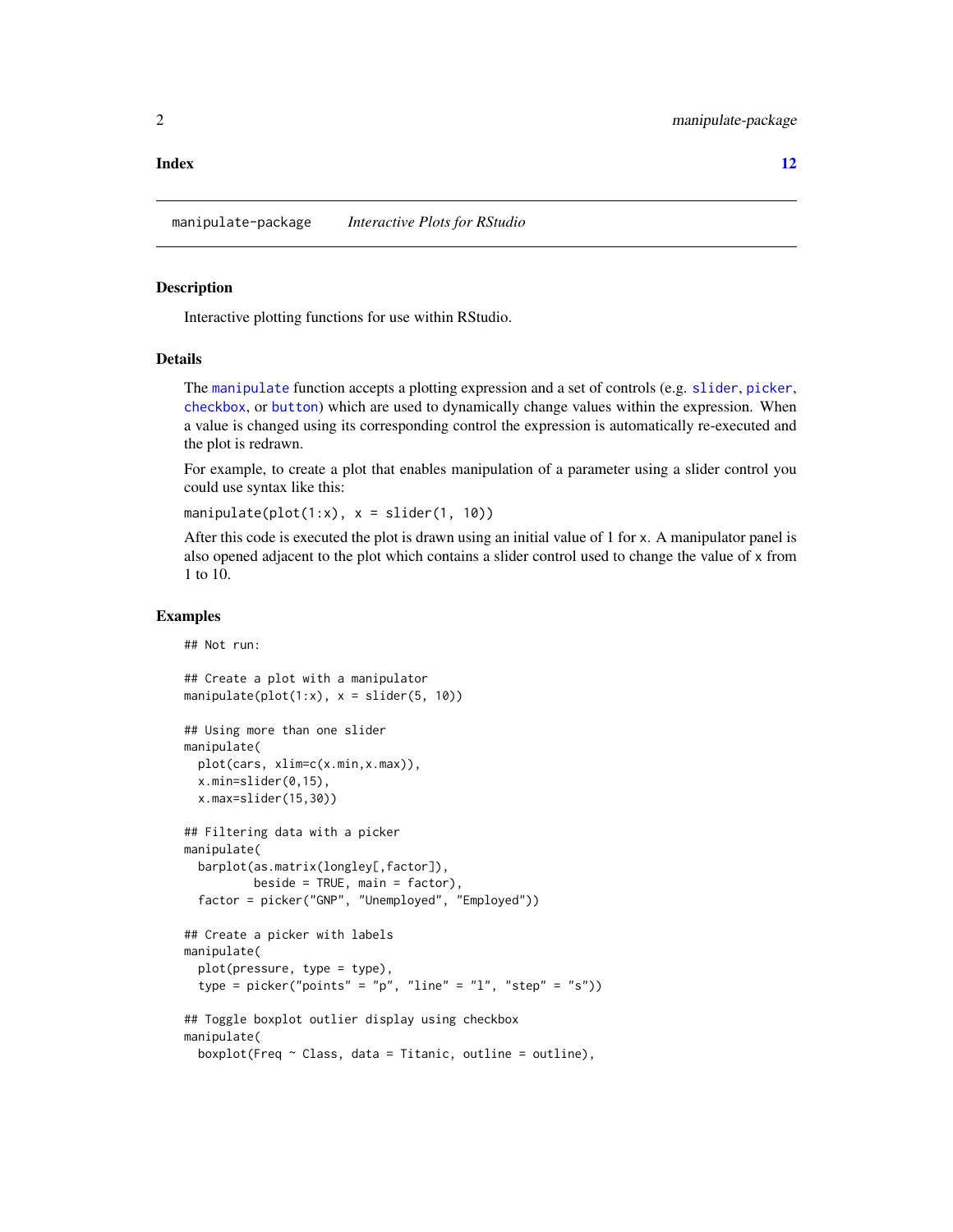#### <span id="page-2-0"></span>button 3

```
outline = checkbox(FALSE, "Show outliers"))
## Combining controls
manipulate(
  plot(cars, xlim = c(x.min, x.max), type = type,axes = axes, ann = label),x.min = slider(0, 15),
  x.max = slider(15, 30, initial = 25),
  type = picker("p", "l", "b", "c", "o", "h", "s", "S", "n"),
  axes = checkbox(TRUE, "Draw Axes"),
  label = checkbox(FALSE, "Draw Labels"))
## End(Not run)
```
<span id="page-2-1"></span>

button *Create a button control*

#### Description

Create a button control to enable triggering of conditional actions within manipulate expressions. When the user presses the button the manipulate expression will be executed with its associated value set to TRUE (in all other cases the value will be set to FALSE).

## Usage

button(label)

#### Arguments

label Label for button.

## Value

An object of class "manipulator.button" which can be passed to the [manipulate](#page-4-1) function.

#### See Also

[manipulate](#page-4-1), [slider](#page-9-1), [picker](#page-7-1), [checkbox](#page-3-1)

#### Examples

```
## Not run:
```

```
## use a button to reset a random seed
manipulate(
 {
   if(resetSeed)
     set.seed(sample(1:1000))
   hist(rnorm(n=100, mean=0, sd=3), breaks=bins)
```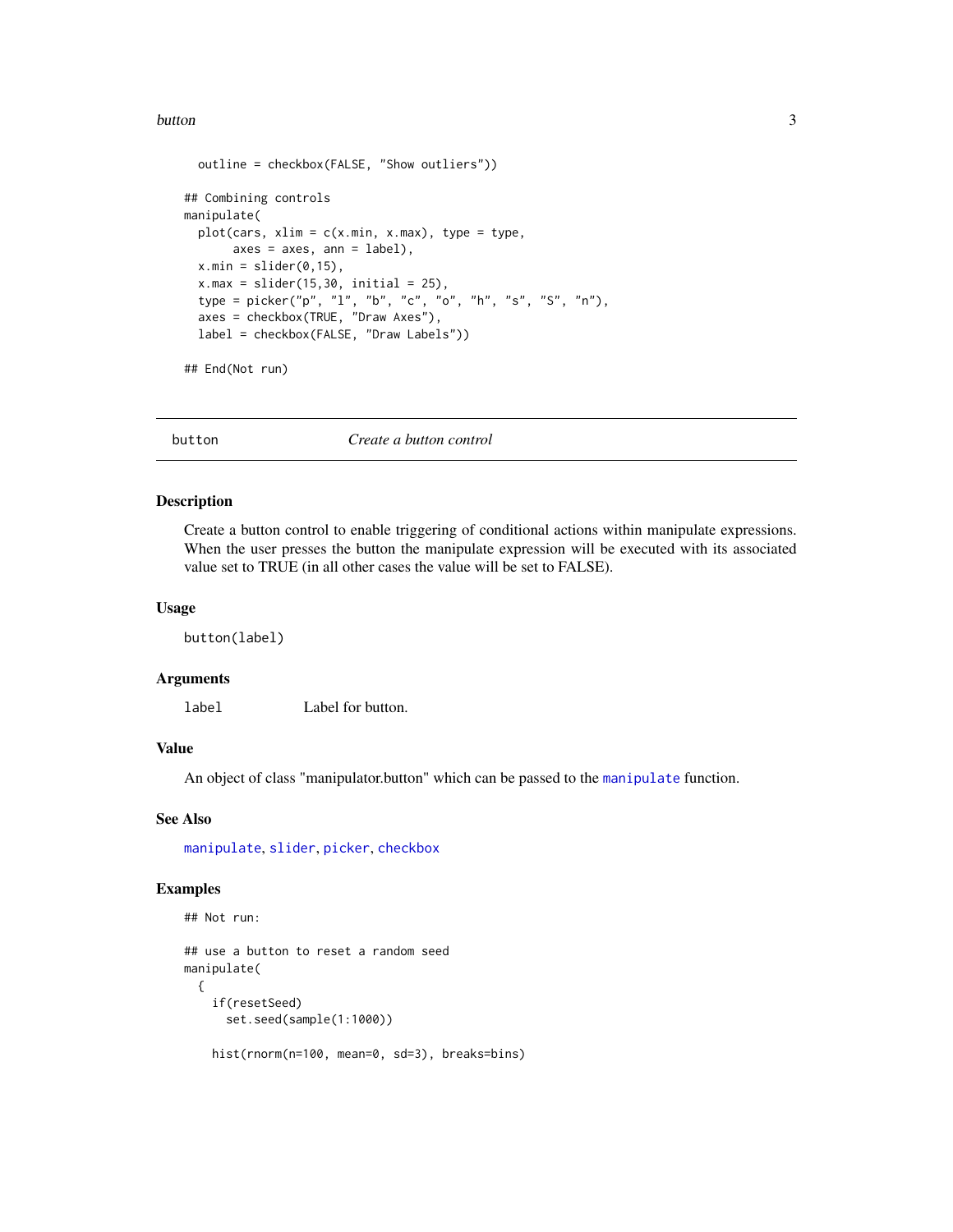```
},
  bins = slider(1, 20, step=1, initial =5, label="Bins"),
  resetSeed = button("Reset Seed")
\mathcal{L}## End(Not run)
```
<span id="page-3-1"></span>checkbox *Create a checkbox control*

#### Description

Create a checkbox control to enable manipulation of logical plot variables.

#### Usage

checkbox(initial = FALSE, label = NULL)

## Arguments

| initial | Initial value for checkbox. Must be logical (defaults to FALSE).            |
|---------|-----------------------------------------------------------------------------|
| label   | Display label for checkbox. Defaults to the variable name if not specified. |

#### Value

An object of class "manipulator.checkbox" which can be passed to the [manipulate](#page-4-1) function.

## See Also

[manipulate](#page-4-1), [slider](#page-9-1), [picker](#page-7-1), [button](#page-2-1)

### Examples

## Not run:

```
## Using checkboxes for boolean parameters
manipulate(
  plot(cars, axes = axes, ann = label),
  axes = checkbox(TRUE, "Draw Axes"),
  label = checkbox(FALSE, "Draw Labels"))
```

```
## Toggle boxplot outlier display using checkbox
manipulate(
 boxplot(Freq \sim Class, data = Titanic, outline = outline),
 outline = checkbox(FALSE, "Show outliers"))
```
## End(Not run)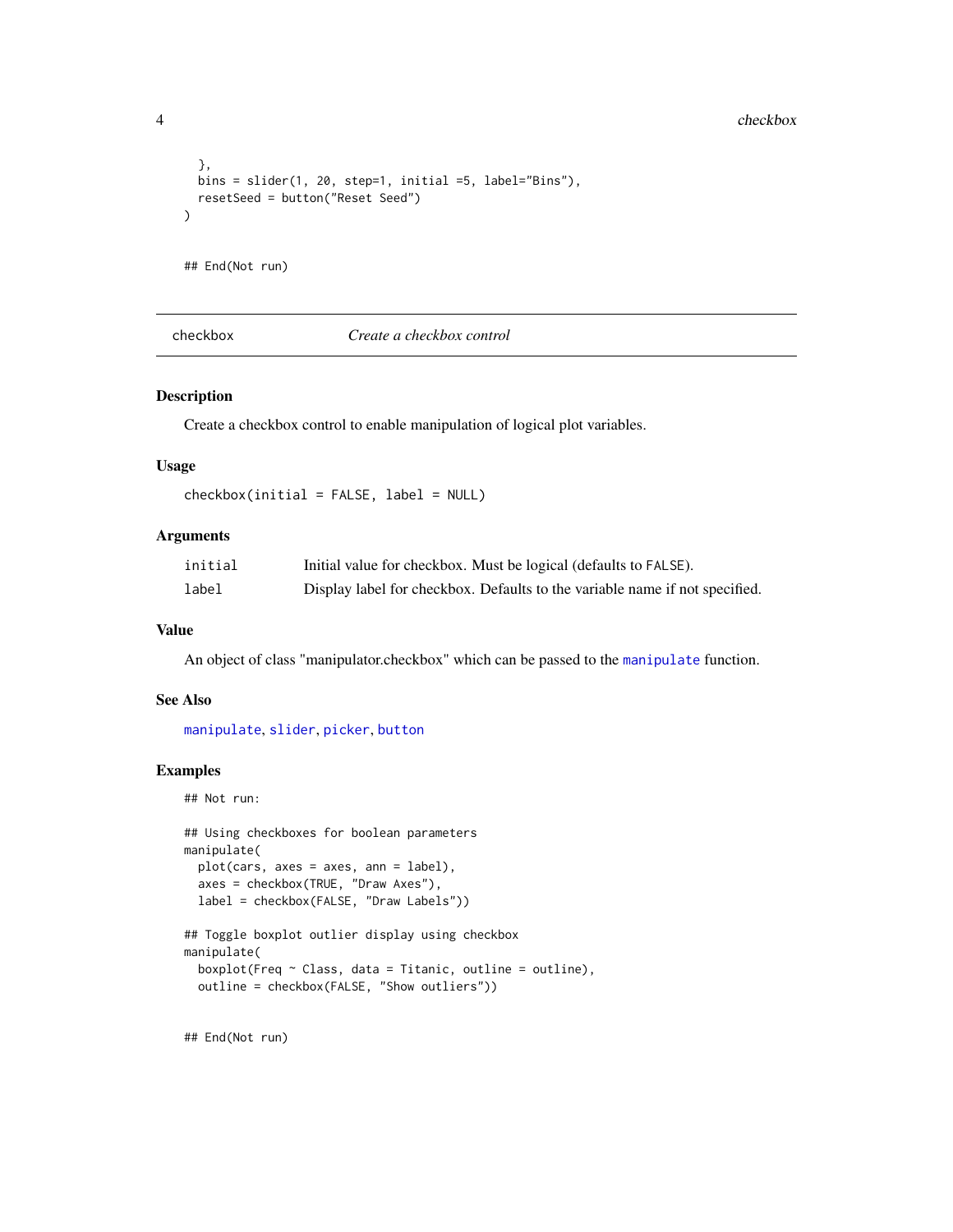<span id="page-4-0"></span>

## Description

Check whether manipulate is available in the current front-end environment.

## Usage

```
isAvailable()
```
## Details

The manipulate package works only within the RStudio front-end.

## Value

TRUE if manipulate is available, otherwise FALSE.

<span id="page-4-1"></span>

manipulate *Create an interactive plot*

## Description

The [manipulate](#page-4-1) function accepts a plotting expression and a set of controls (e.g. [slider](#page-9-1), [picker](#page-7-1), [checkbox](#page-3-1), or [button](#page-2-1)) which are used to dynamically change values within the expression. When a value is changed using its corresponding control the expression is automatically re-executed and the plot is redrawn.

#### Usage

```
manipulate(`_expr`, ...)
```
## Arguments

| _expr | Expression to evalulate. The expression should result in the creation of a plot                                                                           |
|-------|-----------------------------------------------------------------------------------------------------------------------------------------------------------|
|       | (e.g. plot or qplot). Note that the expression need not be a top-level plotting                                                                           |
|       | function, it could also be a custom function that creates a plot as part of its im-                                                                       |
|       | plementation. This expression will be re-evaluated with appropriate parameter<br>substitution each time one of the manipulator control values is changed. |
| .     | One or more named control arguments (i.e. slider, picker, checkbox, or<br>button), or a list containing named controls.                                   |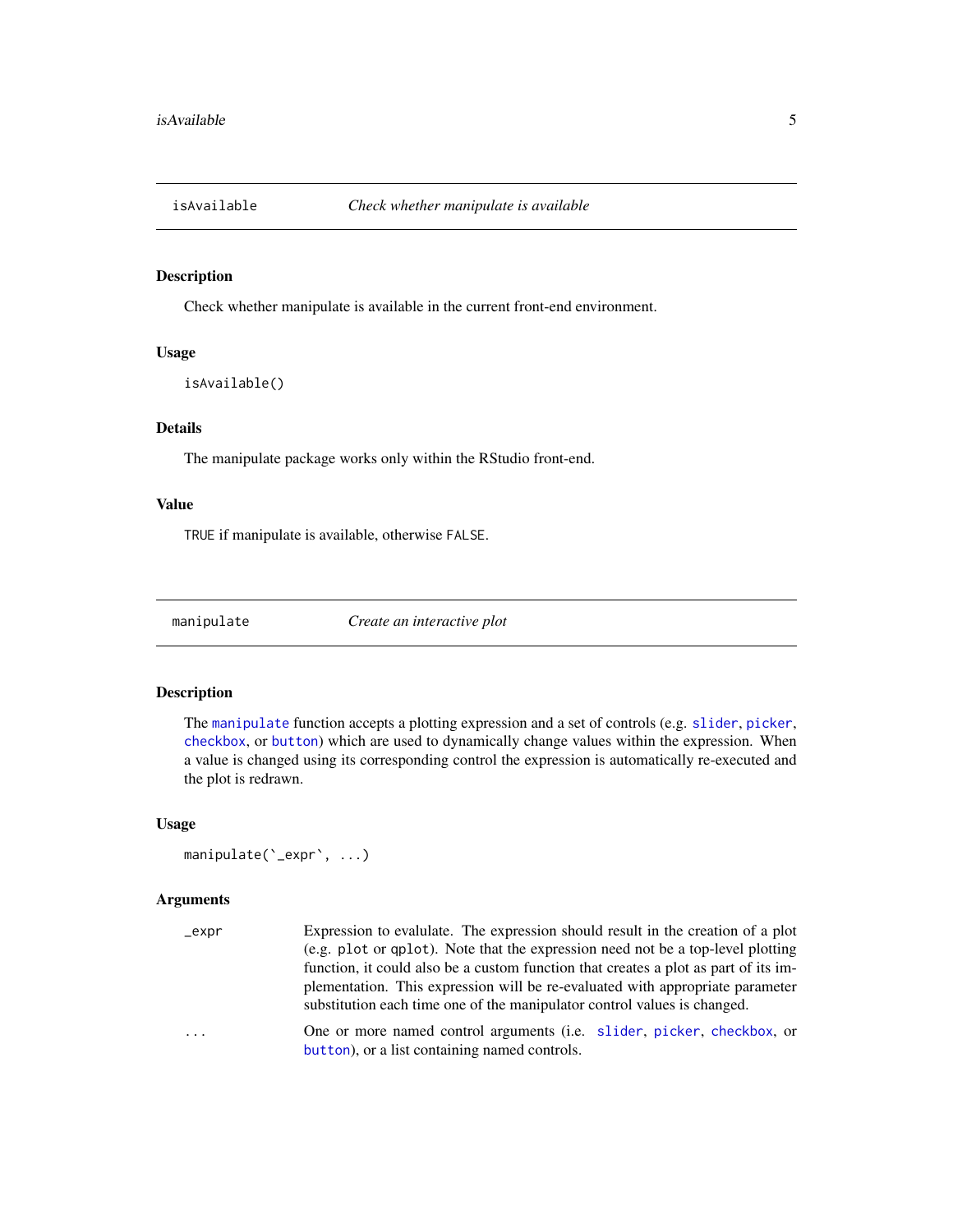#### <span id="page-5-0"></span>Details

Once a set of manipulator controls are attached to a plot they remain attached and can be recalled whenever viewing the plot (a gear button is added to the top-left of the plot to indicate that it has a manipulator).

The \_expr argument is evaluated using [withVisible](#page-0-0). If it's return value is visible then [print](#page-0-0) is called. This enables manipulate expressions to behave simillarly to their being executed directly at the console.

The \_expr argument uses a syntactially invalid (but backtick quoted) name to avoid clashes with named control arguments.

The [manipulatorSetState](#page-6-1) and [manipulatorGetState](#page-6-1) functions can be used to associate custom state with a manipulator (for example, to track the values used for previous plot executions). These values are stored in a custom environment which is stored along with the rest of the manipulator context.

#### Examples

```
## Not run:
## Create a plot with a manipulator
manipulate(plot(1:x), x = slider(5, 10))
## Using more than one slider
manipulate(
 plot(cars, xlim=c(x.min,x.max)),
 x.min=slider(0,15),
 x.max=slider(15,30))
## Filtering data with a picker
manipulate(
 barplot(as.matrix(longley[,factor]),
          beside = TRUE, main = factor),
 factor = picker("GNP", "Unemployed", "Employed"))
## Create a picker with labels
manipulate(
 plot(pressure, type = type),
 type = picker("points" = "p", "line" = "l", "step" = "s"))
## Toggle boxplot outlier display using checkbox
manipulate(
 boxplot(Freq ~ Class, data = Titanic, outline = outline),
 outline = checkbox(FALSE, "Show outliers"))
## Combining controls
manipulate(
 plot(cars, xlim = c(x.min, x.max), type = type,
      axes = axes, ann = label),x.min = slider(0, 15),
 x.max = slider(15,30, initial = 25),
 type = picker("p", "l", "b", "c", "o", "h", "s", "S", "n"),
```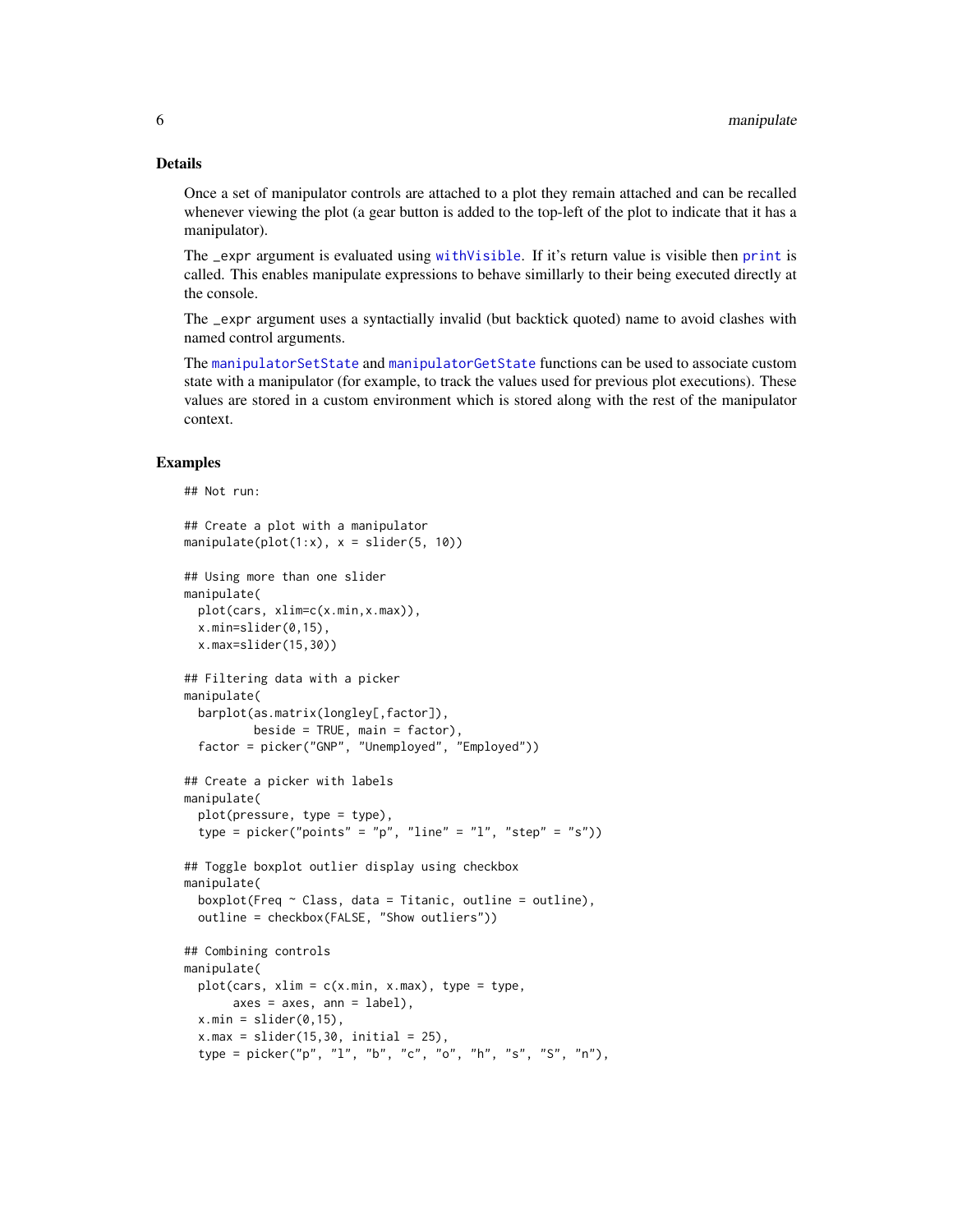## <span id="page-6-0"></span>Manipulator Custom State 7

```
axes = checkbox(TRUE, "Draw Axes"),
 label = checkbox(FALSE, "Draw Labels"))
## End(Not run)
```
Manipulator Custom State

*Modify manipulator state*

## <span id="page-6-1"></span>Description

These functions allow the storage of custom state variables across multiple evaluations of manipulator expressions. These functions are useful if the manipulate expression is a custom function (rather than a high level [plot](#page-0-0)ting function like plot) which requires reading and writing of persistent values.

#### Usage

```
manipulatorSetState(name, value)
manipulatorGetState(name)
```
## Arguments

| name  | A chranacter string holding a state variable name. |
|-------|----------------------------------------------------|
| value | An object holding a state value.                   |

#### Value

manipulatorGetState returns a custom state value which was previously set by manipulatorSetState (or NULL if the specified name is not found).

## See Also

#### [manipulate](#page-4-1)

## Examples

```
## Not run:
```

```
## set custom state variable
manipulatorSetState("last", x)
```

```
## get custom state variable
last <- manipulatorGetState("last")
if ( !is.null(last) ) {
  # do something interesting
}
```
## End(Not run)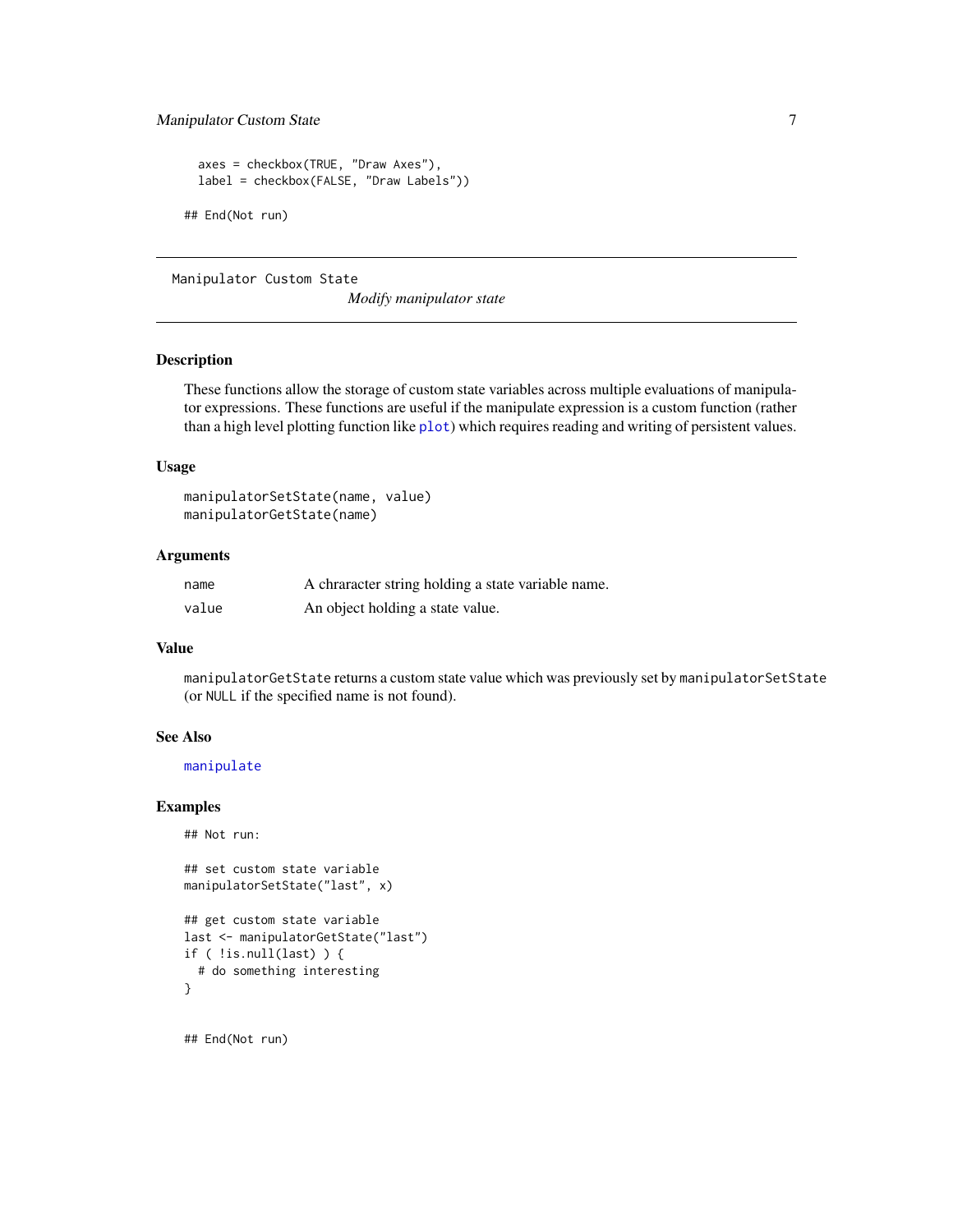<span id="page-7-0"></span>manipulatorMouseClick *Receive notification of mouse clicks on a manipulator plot*

#### Description

This function can be called to determine if a mouse click on the plot was what caused the current invocation of the manipulate expression, and to determine the coordinates which were clicked.

#### Usage

```
manipulatorMouseClick()
```
#### Details

If a mouse click did occur, then the function returns a list with the coordinates which the user clicked on.

If a mouse click did not cause the current invocation of the manipulate expression (e.g. if it was caused by the user changing the value of a control) then the function returns NULL.

The mouse click coordinates are provided in device, user, and ndc coordinates. To convert these coordinates into other coordinate systems (e.g. cm or npc) you can use the [grconvertX](#page-0-0) and [grconvertY](#page-0-0) functions.

Note that the userX and userY coordinates are only applicable for base graphics plots (they are not applicable for grid, lattice, ggplot, etc). Therefore, for non-base graphics the userX and userY values will not contain valid coordinates.

## Value

Returns a list containing the coordinates that user clicked (or NULL if a mouse click didn't occur):

|         | deviceX Device X coordinate (expressed in pixels)                                                    |
|---------|------------------------------------------------------------------------------------------------------|
| deviceY | Device Y coordinate (expressed in pixels)                                                            |
| userX   | User X coordinate (expressed in plot x units). Note that this value is only valid for base graphics. |
| userY   | User Y coordinate (expressed in plot y units). Note that this value is only valid for base graphics. |
| ndcX    | NDC X coordinate $(0 \text{ to } 1 \text{ from left to right})$                                      |
| ndcY    | NDC Y coordinate $(0 \text{ to } 1 \text{ from bottom to top})$                                      |
|         |                                                                                                      |

#### See Also

[manipulate](#page-4-1), [grconvertX](#page-0-0), [grconvertY](#page-0-0)

<span id="page-7-1"></span>picker *Create a picker control*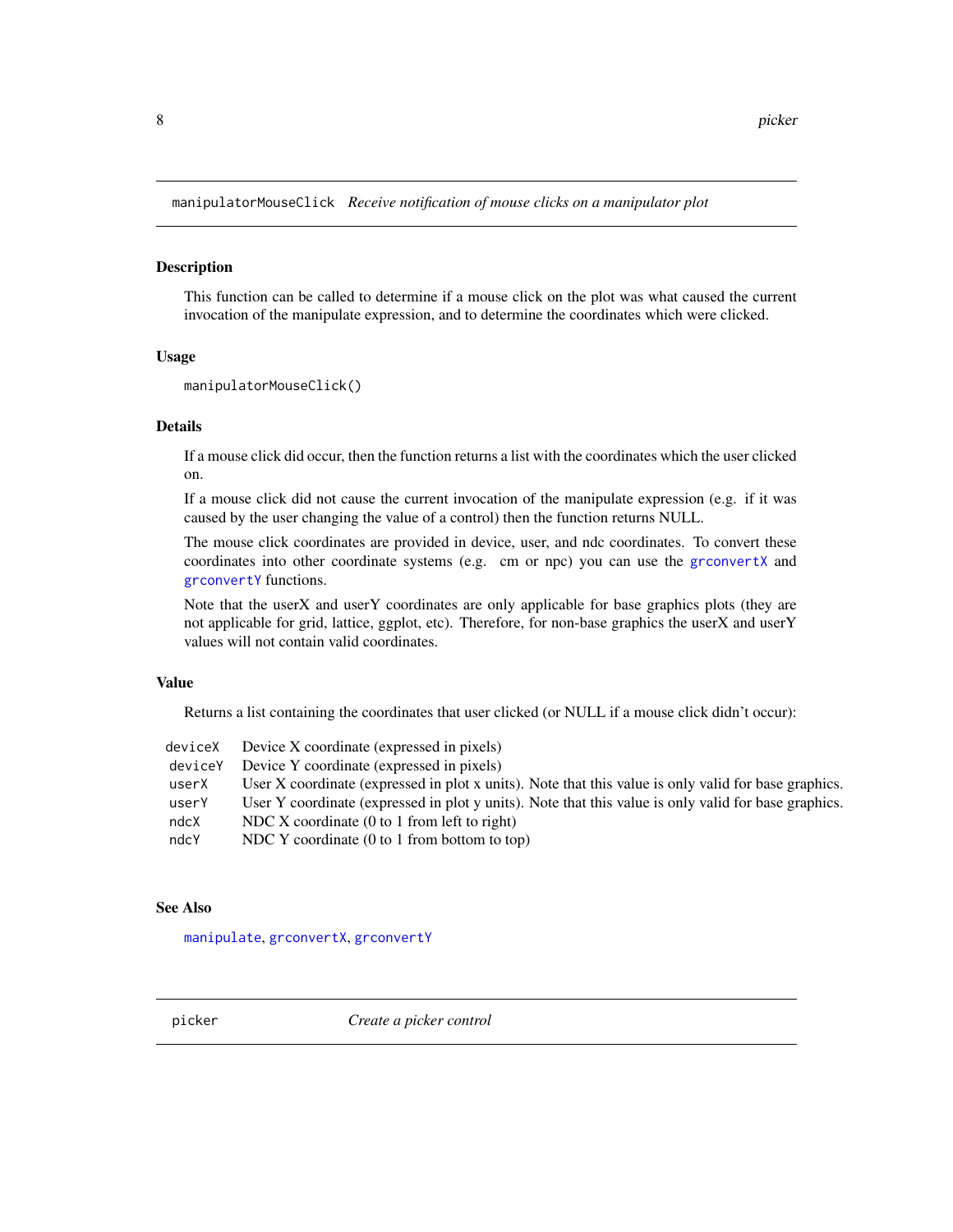#### <span id="page-8-0"></span>picker 1986 – 1986 – 1987 – 1988 – 1988 – 1988 – 1988 – 1988 – 1988 – 1988 – 1988 – 1988 – 1988 – 1988 – 1988

## Description

Create a picker control to enable manipulation of plot variables based on a set of fixed choices.

#### Usage

```
picture(..., initial = NULL, label = NULL)
```
## Arguments

| $\ddots$ . | Arguments containing objects to be presented as choices for the picker (or a list<br>containing the choices). If an element is named then the name is used to display<br>it within the picker. If an element is not named then it is displayed within the<br>picker using as. character. |
|------------|------------------------------------------------------------------------------------------------------------------------------------------------------------------------------------------------------------------------------------------------------------------------------------------|
| initial    | Initial value for picker. Value must be present in the list of choices specified. If<br>not specified defaults to the first choice.                                                                                                                                                      |
| label      | Display label for picker. Defaults to the variable name if not specified.                                                                                                                                                                                                                |

## Value

An object of class "manipulator.picker" which can be passed to the [manipulate](#page-4-1) function.

### See Also

[manipulate](#page-4-1), [slider](#page-9-1), [checkbox](#page-3-1), [button](#page-2-1)

## Examples

```
## Not run:
## Filtering data with a picker
manipulate(
  barplot(as.matrix(longley[,factor]),
          beside = TRUE, main = factor),
  factor = picker("GNP", "Unemployed", "Employed"))
## Create a picker with labels
manipulate(
  plot(pressure, type = type),
  type = picker("points" = "p", "line" = "l", "step" = "s"))
## Picker with groups
manipulate(
  barplot(as.matrix(mtcars[group,"mpg"]), beside=TRUE),
  group = picture("Group 1" = 1:11,"Group 2" = 12:22,
                 "Group 3" = 23:32))
## Histogram w/ picker to select type
require(lattice)
require(stats)
```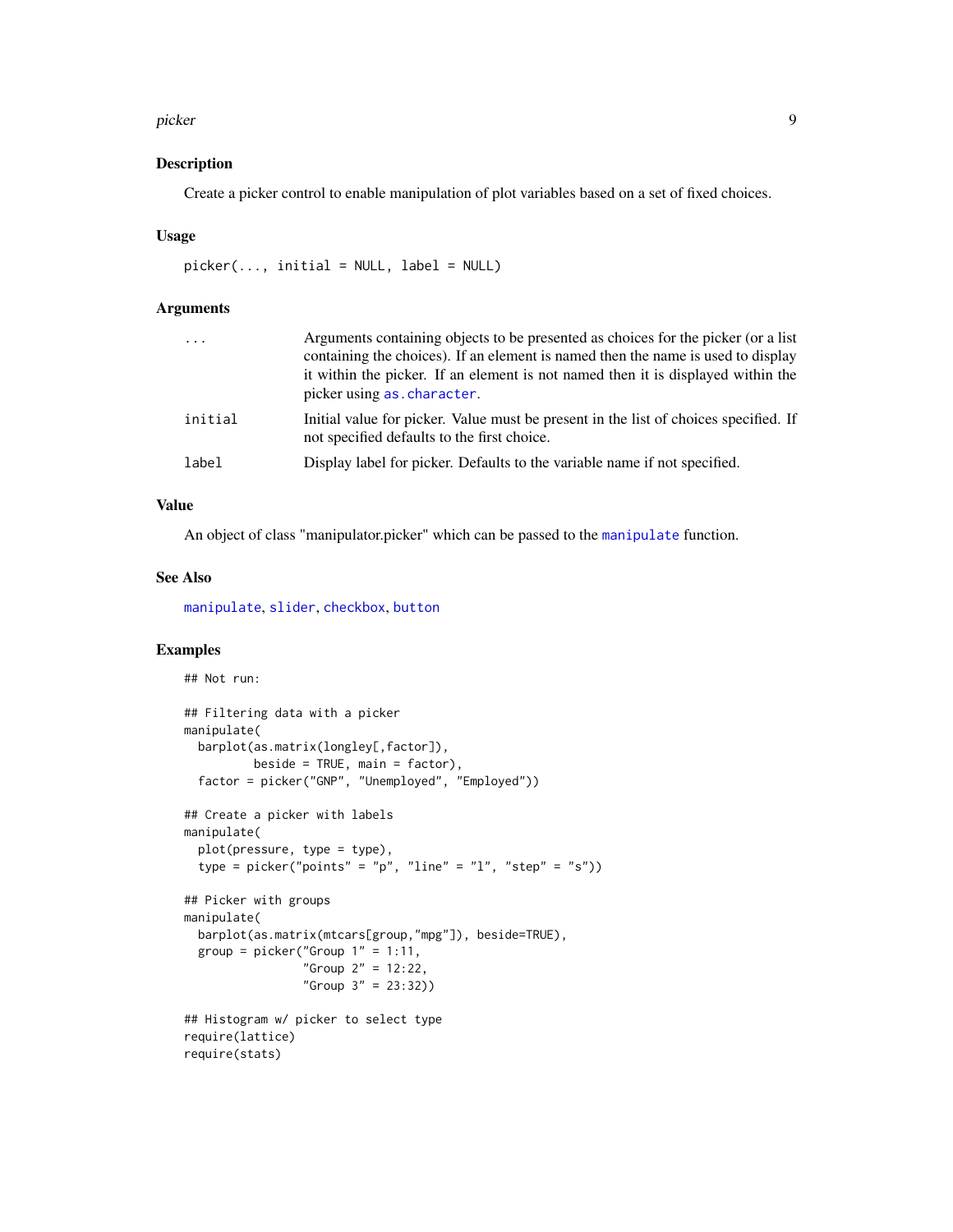```
manipulate(
  histogram(~ height | voice.part,
            data = singer, type = type),
  type = picker("percent", "count", "density"))
## End(Not run)
```
### <span id="page-9-1"></span>slider *Create a slider control*

## Description

Create a slider control to allow manipulation of a plot variable along a numeric range.

## Usage

```
slider(min, max, initial = min,
       label = NULL, step = NULL, ticks = TRUE)
```
## Arguments

| min     | Minimum value for slider.                                                                                                                                                                               |
|---------|---------------------------------------------------------------------------------------------------------------------------------------------------------------------------------------------------------|
| max     | Maximum value for slider.                                                                                                                                                                               |
| initial | Initial value for slider. Defaults to min if not specified.                                                                                                                                             |
| label   | Display label for slider. Defaults to the variable name if not specified.                                                                                                                               |
| step    | Step value for slider. If not specified then defaults to 1 for integer ranges and sin-<br>gle pixel granularity for floating point ranges (max - min divided by the number<br>of pixels in the slider). |
| ticks   | Show tick marks on the slider. Note that if the granularity of the step value<br>is very low (more than 25 ticks would be shown) then ticks are automatically<br>turned off.                            |

## Value

An object of class "manipulator.slider" which can be passed to the [manipulate](#page-4-1) function.

## See Also

[manipulate](#page-4-1), [picker](#page-7-1), [checkbox](#page-3-1), [button](#page-2-1)

<span id="page-9-0"></span>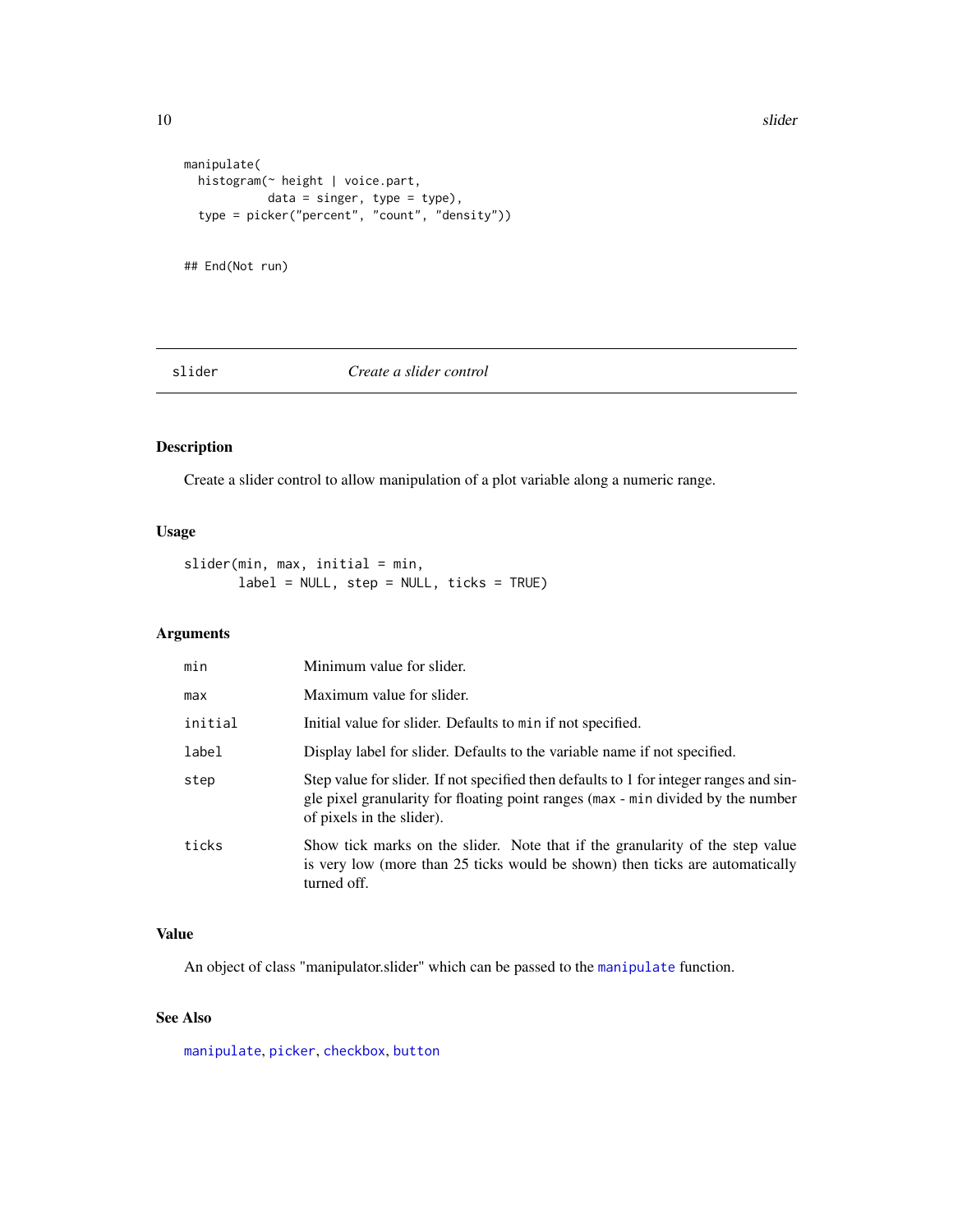#### slider the contract of the state of the state of the state of the state of the state of the state of the state of the state of the state of the state of the state of the state of the state of the state of the state of the

## Examples

## Not run:

```
## Create a plot with a slider
manipulate(plot(1:x), x = slider(5, 10))
## Use multiple sliders
manipulate(
  plot(cars, xlim = c(x.min, x.max)),x.min = slider(0, 15),
 x.max = slider(15,30))
## Specify a custom initial value for a slider
manipulate(
 barplot(1:x),
 x = slider(5, 25, initial = 10))
## Specify a custom label for a slider
manipulate(
 barplot(1:x),
 x = slider(5, 25, label = "Limit"))
## Specify a step value for a slider
manipulate(
  barplot(1:x),
  x = slider(5, 25, step = 5))
```
## End(Not run)